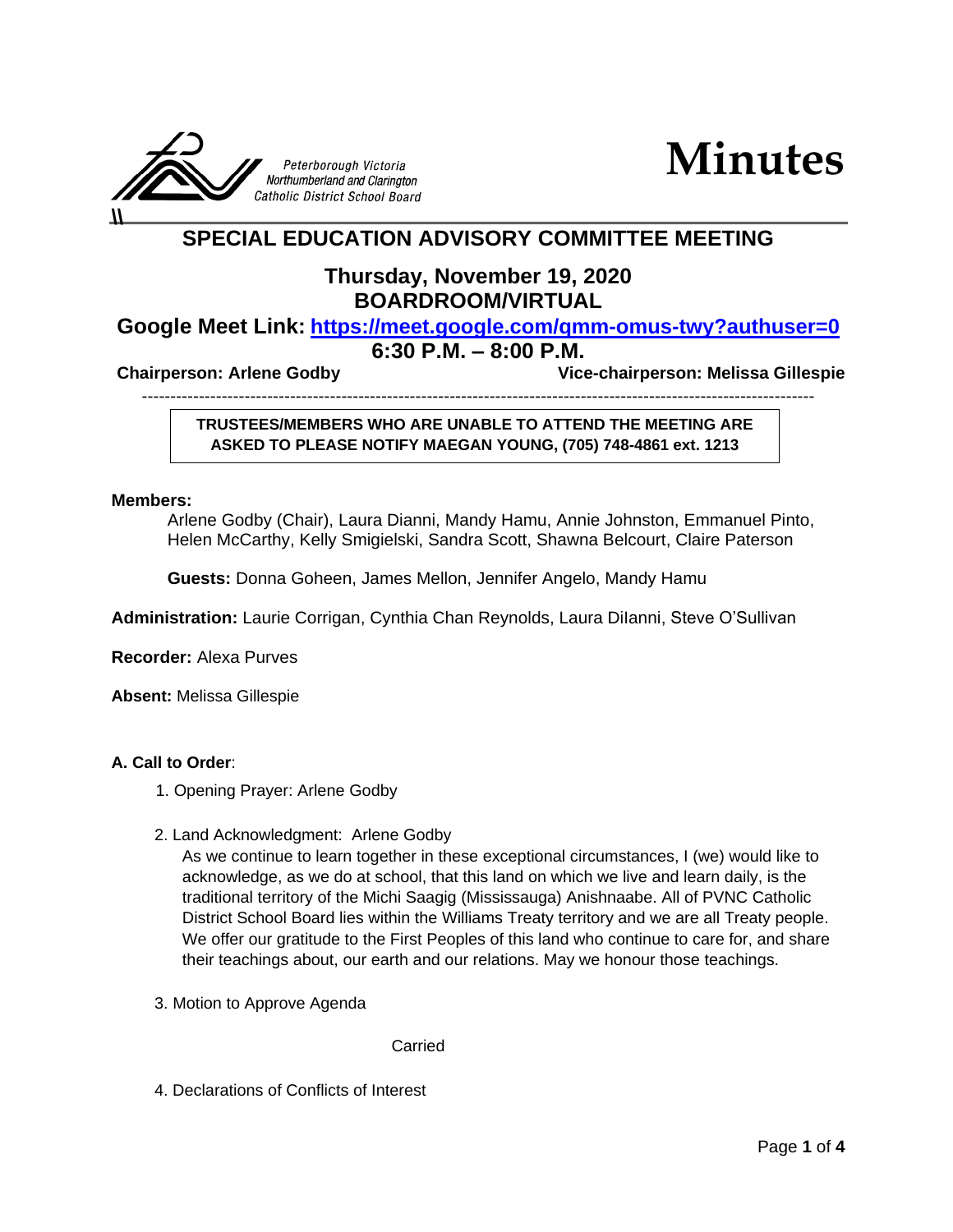#### None noted

5. Motion for Excusal from Attendance R.A. That, Melissa Gillespie be excused from attendance at the October 15, 2020 Special Education Advisory Committee meeting. Emmanuel and Claire

6. Motion for Approval of the Minutes of the Sept 17, 2020 and October 15, 2020 Meeting.

Carried

7. Business Arising from the Minutes:

Laurie Corrigan reported that the board website has now been updated to include two video links that assist with website navigation, located near the accessibility and translation links on the upper right of the website.

#### **B. Recommended Actions/Presentations**:

- 1. Remarks: Chairperson (Arlene Godby)
- 2. Remarks: Superintendent of Learning *(Laurie Corrigan, Superintendent of Learning/ Special Education)*

In the last month another period of transitioning for our families who have opted to attend St. Thomas Aquinas Virtual School or to return to school has taken place. Approximately 700 transitions have occurred, most of which have resulted in students returning to their home schools.

Approximately 200 students moved to the STAVCS, and most of them in secondary school. There are now approximately 800 students in virtual secondary school and 1500 in elementary virtual school.

These include 325 students on IEP's in elementary school, 163 which are identified. It includes 360 IEP's in secondary school, which includes 232 identified. SERTS in home schools will continue to help support their students virtually including IEP review, Identification Placement and Review, and the scheduling of special education support staff to assist those students who have opted to learn virtually. Support of a central special education consultant has been appointed as well to support learners in the virtual school.

A reprieve from the Special Incidence Portion process by the Ministry of Education has been given this year. Funding is expected to take place on the basis of previous and new claims. Further information will be coming.

Training of staff new to the virtual school has also included training in supporting exceptional learners virtually. Technology has been distributed or collected depending upon the needs of the students and families who are opting to learn virtually.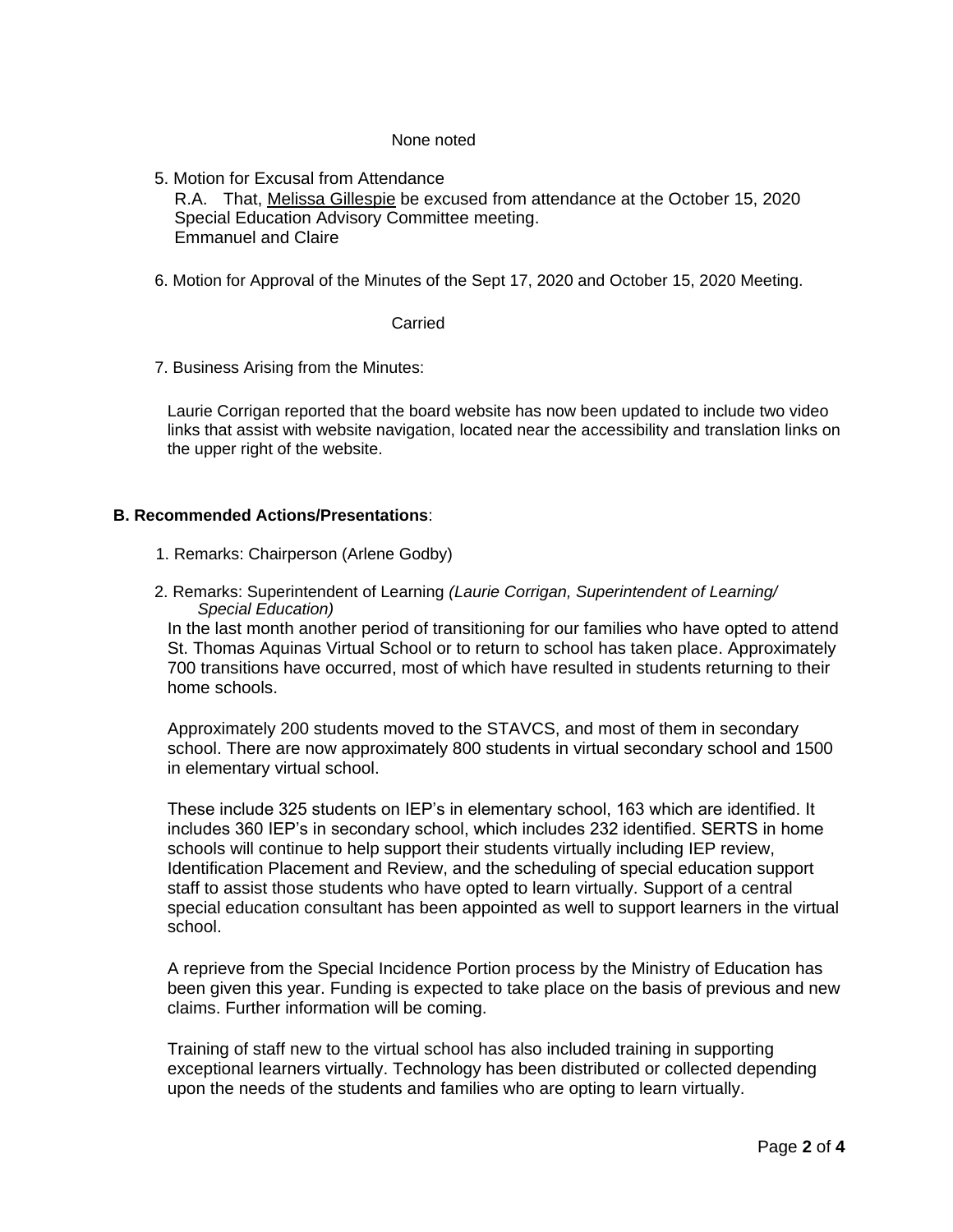At present, Holy Trinity Catholic SS has reported one case of COVID. The individual who is ill is at home isolating and will return to school when they have recovered.

The school will remain open. Staff and students who are NOT directly advised to stay home are deemed low risk and should continue to attend school and self-monitor for signs and symptoms of COVID-19 at the current time.

Finally, a new Director of Education has been appointed. Joan Carragher will assume the position in January of 2021. Joan is currently Superintendent of Human Resources and was previously Superintendent of Special Education and Peterborough Family of Schools. SEAC extended congratulations to our new Director.

3. Update from Trustees:

The trustees welcomed new Director of Education, Joan Carragher. Emmanuel updated SEAC about the Equity and Inclusive Education Directional Policy. It is Caring and Safe Schools Week at PVNC Catholic.

#### **C. Discussion Items:**

- A. SEAC Meeting Presentations
	- 1. Be Well Strategy Review, Jenifer Angelo and Mandy Hamu
		- i. A short discussion of the presentation took place. SEAC members were asked to complete the survey to obtain feedback on the [BE Well Strategy](https://drive.google.com/file/d/1o51_43FitYUSHTpoyvoMydfFjtZI3mYV/view) which is being renewed this year.
	- 2. Equity, Anti-Racism, Anti-discrimination with Steve O'Sullivan and Donna Goheen i. A discussion of the presentation took place

#### B. Information Items:

1. Reports from SEAC Committee Members:

[Autism Ontario November 2020 Report](https://docs.google.com/document/d/1fsM3RIVwYc16aI8bfe3rA8dEsOhG5Re7NLqZ8aAuvPk/edit)

- A. Old Business:
	- a. None
- B. New Business:

In light of the pandemic and auditory connectivity problems, a motion was made to hold future SEAC meetings virtually until Covid-19 allows in person meetings again.

Motion carried

For the  $10<sup>th</sup>$  SEAC meeting, Laurie was asked to identify and report back meeting possibilities for the January meeting.